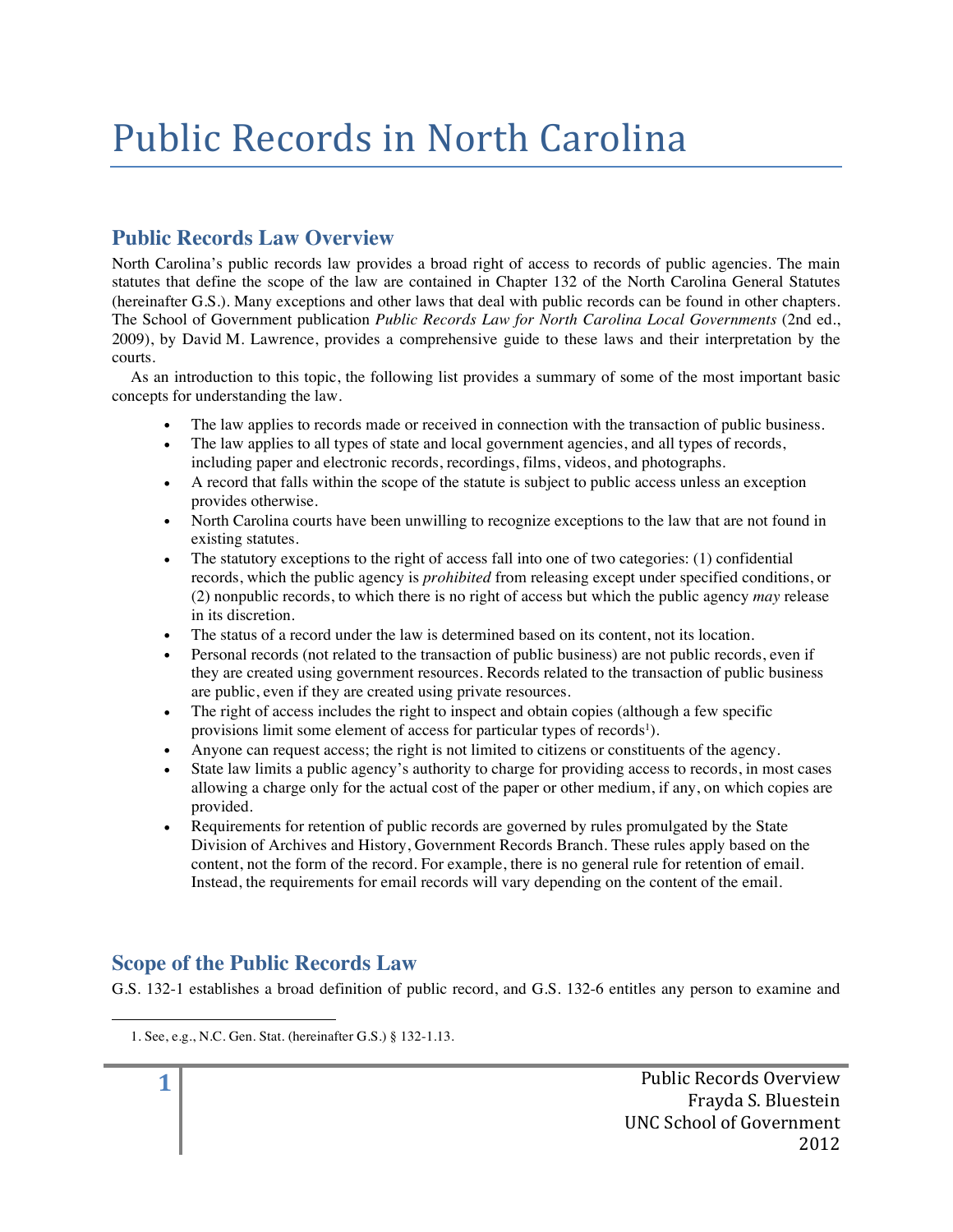have a copy of any public record. The state supreme court has concluded that these statutory rights extend to all documents meeting the definition of public record, unless the General Assembly has enacted a statute that limits or denies public access to a category of record.2 As a result, the great bulk of material held by local governments in North Carolina is public record and therefore open to public access. Financial records, leases and contracts, insurance policies, reports, agency minutes, permit applications, emails, and information in computer databases are all examples of records that generally must be made available to the public upon request.

The definition of "public record" under the statute is quite broad and generally not limited by the form of the material in question or by the circumstances under which it was received or created. The statute begins by including within the definition not only documents and other papers but also "maps, books, photographs, films, sound recordings, magnetic or other tapes, electronic data-processing records, [and] artifacts, . . . regardless of physical form or characteristics." It then goes on to state that the term includes the listed items "made or received pursuant to law or ordinance in connection with the transaction of public business." Litigants have sometimes argued that the latter part of the definition—"made or received pursuant to law or ordinance"—is limiting and that only those records whose receipt is specifically required by statute or local ordinance are public records. The court of appeals rejected such a limiting reading in *News and Observer Publishing Co. v. Wake County Hospital System, Inc.*, <sup>3</sup> holding instead that the term includes any material kept in carrying out an agency's lawful duties. Given its own public records decisions, the state supreme court has obviously accepted the same broad reading of the statute.4 In addition, the supreme court has held that the term includes preliminary drafts of documents and that a person need not wait until a record is finalized in order to examine it or have a copy.5

G.S. 132-1 extends the reach of the public records statute to every agency of state and local government in North Carolina. The section defines the covered agencies to include "every public office, public officer or official (State or local, elected or appointed), institution, board, commission, bureau, council, department, authority or other unit of government of the State or of any county, unit, special district or other political subdivision of government." Thus at the local level the law extends to counties, cities, school administrative units, community colleges, special districts, such as sanitary districts and metropolitan sewerage districts, and public authorities, such as water and sewer authorities, housing authorities, and drainage districts. It also extends to joint entities, such as councils of government, district health departments, area mental health authorities, regional libraries, and joint agencies established by contracts between local governments.

#### Personal Records Distinguished

Public employees often create records at work and use government resources that do not relate to the transaction of public business. Most commonly, perhaps, these might include email communications with family members, calendar entries reflective of personal activities, and other records of a purely personal nature. Based on the definition of "public record" under North Carolina's statute, these types of records are not public records, since they are not made in connection with the transaction of public business. Under this definition, it is the subject and purpose of the record, rather than its location on a public or private medium, that governs its characterization as a public record. Although North Carolina case law has not addressed this issue to date, courts

 

4. *E.g., Poole, supra* note 2.

5. *Id*.

<sup>2.</sup> News and Observer Publ'g Co., Inc. v. Poole, 330 N.C. 465, 412 S.E.2d 7 (1992).

<sup>3. 55</sup> N.C. App. 1, 284 S.E.2d 542 (1981).

<sup>6.</sup> *See* City of Ontario, California, et al., v. Quon et al., No. 08-1332, 2010 U.S. LEXIS 4972 (U.S. June 17, 2010).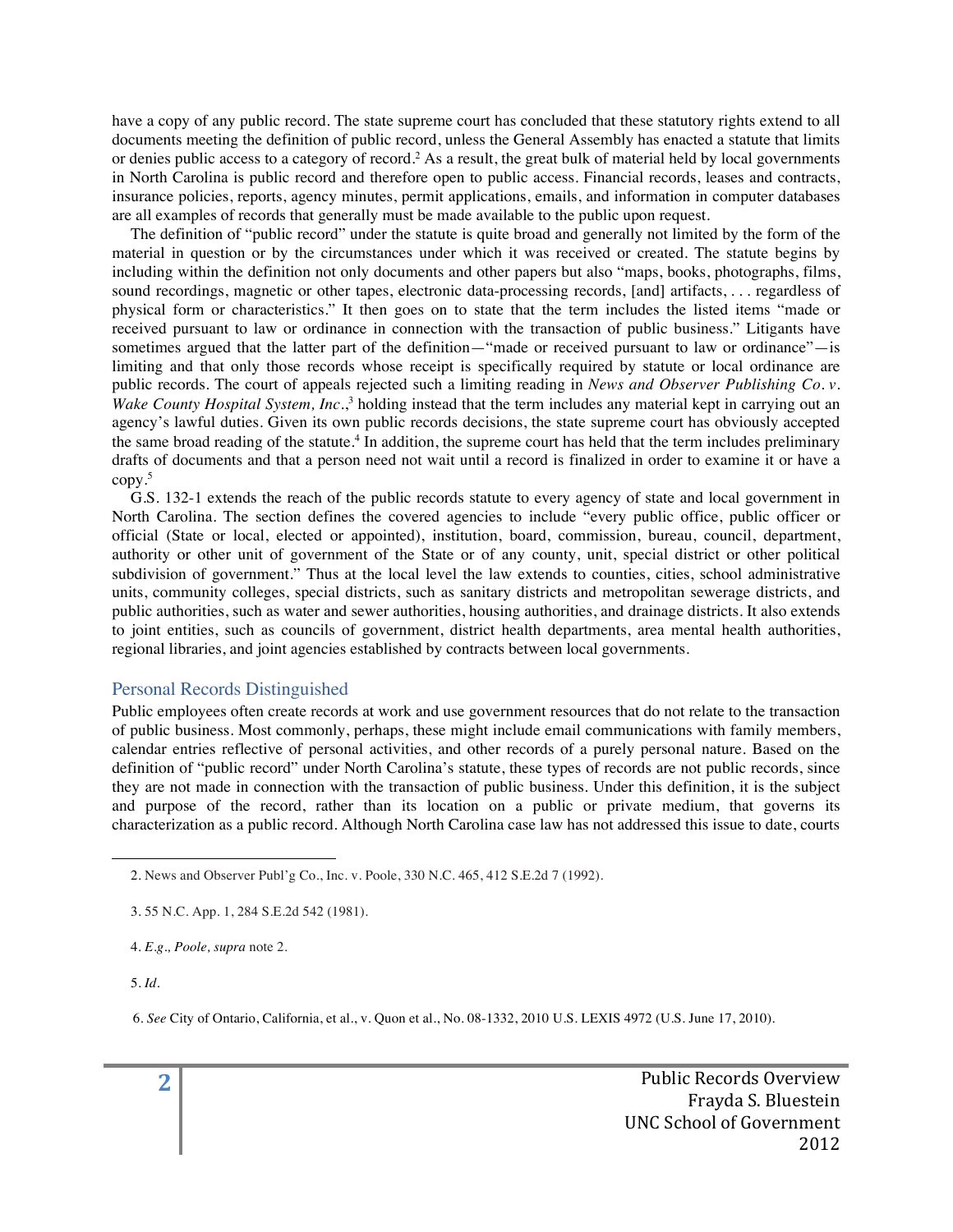in other states have held that documents that are personal in nature do not become government records simply because they are found in a government office or on a government computer.

While personal records made on government-owned devices are not subject to general public access, they may be subject to access by the employer (the government agency). Inappropriate or excessive use of email for non-work-related purposes may violate local polices and could therefore become the basis for a personnel action. Policies governing use of government resources may provide the governmental employer (though not the general public at large) with legal access to material created by local government employees using public resources. Government access to and use of this personal information is limited by constitutionally protected privacy rights, which in turn are affected by the policies and practices in place within each specific jurisdiction.6

#### Records versus Information

The theory of the public records law is that when a government maintains records for its own operational purposes, the public enjoys a general right to inspect and copy those records (subject, of course, to statutory exceptions). But in general the public has no right to demand that a government maintain records that the government has no need for itself or to demand that a government maintain records in a way that facilitates use of the records by others if that use is unimportant to the government. Courts usually express this principle through the statement that the public records law does not require a government to create new records, and the General Assembly has affirmed this point in the statute itself.7

There are several important exceptions to this general rule. The first occurs when a government for its own reasons combines in a single document information that is exempt from public access and information that is not exempt. Simply because the document includes confidential information does not make the entire document exempt from public inspection. Rather, it is the government's responsibility to delete (or redact) the confidential information and then make the remaining information public. In a sense this is creating a new record, but the law requires that it be done, and it requires that the agency bear the cost of doing so.<sup>8</sup>

The second exception involves access to personnel information. As noted below, most of the information in government employee personnel files is confidential, and local governments are prohibited from releasing such information except in limited circumstances. The statutes that govern access to personnel files, however, contain a list of *information* within those files that is open to the public. Because of the specific wording of these statutes, the public agency's obligation is to provide the *information* requested (such as list of employee salaries or list of position changes for a particular employee), even if such a list does not exist as a separate record at the time of the request.

## **The Right of Access**

 

#### Form of the Request

G.S. 132-6 accords the rights of inspection and copying to "any person," and there is no reason to think that the quoted words are limiting in any way. The rights extend both to natural persons and to corporations and other artificial persons (such as associations, partnerships, and cooperatives). And they extend both to citizens of the government holding the record and to noncitizens. Furthermore, as a general rule a person's intended use of the records is irrelevant to the right of access, and the records custodian may not deny access simply because of the intended use. Indeed, G.S. 132-6(b) *prohibits* custodians from requiring that persons requesting access to or a

8. G.S. 132-6(c).

<sup>7.</sup> *See* G.S. 132-6.2(e) ("Nothing in this section shall be construed to require a public agency to respond to a request for a copy of a public record by creating or compiling a record that does not exist.").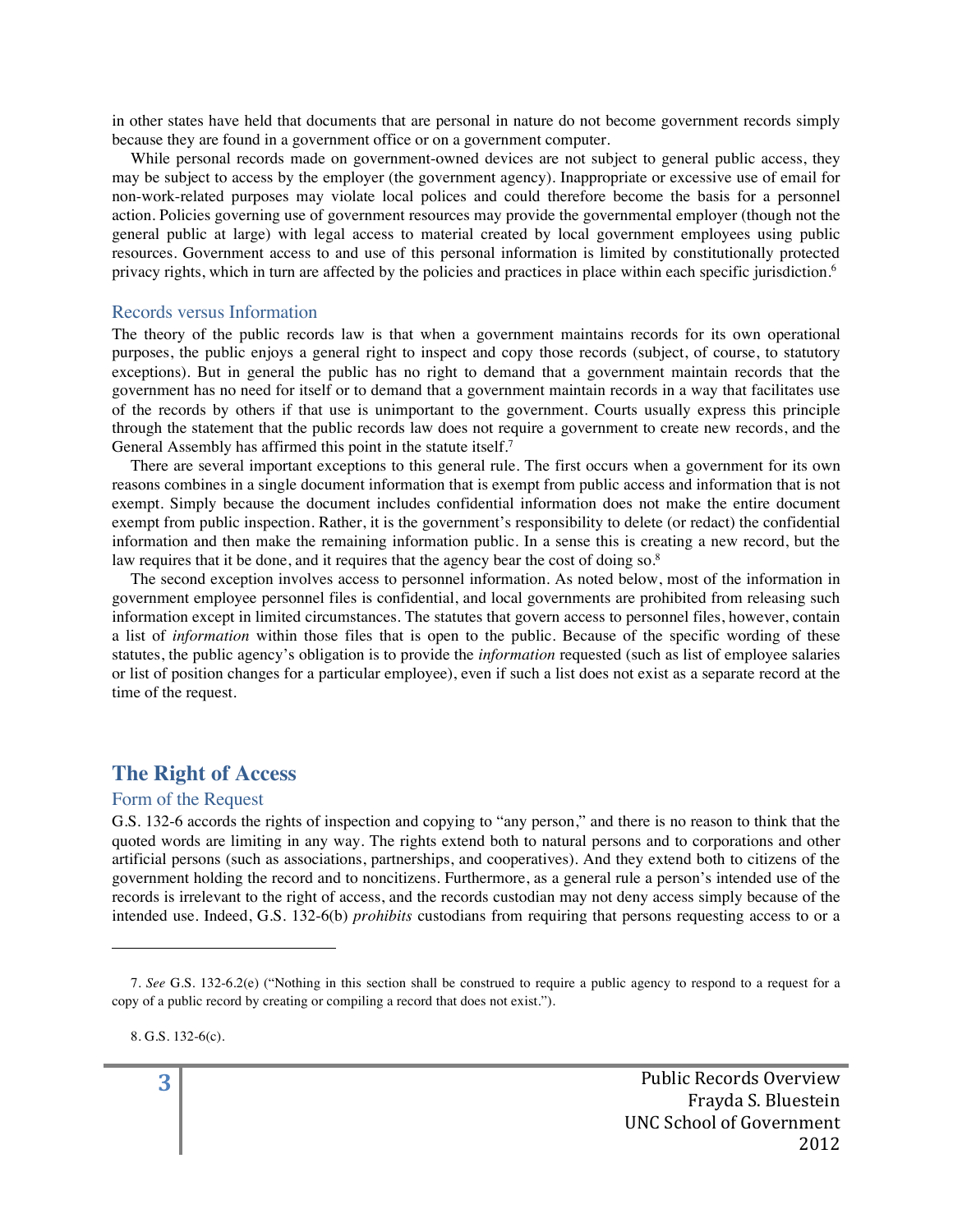copy of a record disclose their purpose or motives in seeking access or the copy.

There is no specific authority to require that requests be in writing or that a requester identify him- or herself in order to obtain access. There are legitimate practical reasons to request and document requests in writing, but it is important for public agencies to recognize their lack of authority to condition access on the requester's completion of such documentation.<sup>9</sup>

#### Form in Which Records Are Provided

Public agencies must provide records in the form in which they are requested, so long as the agency has the capacity to do so. Under G.S. 132-6.2(a), persons requesting copies "may elect to obtain [the records] in any and all media in which the public agency is capable of providing them. No request for copies of public records in a particular medium shall be denied on the grounds that the custodian has made or prefers to make the public records available in another medium." The records may be certified or noncertified, at the option of the person making the request.

#### Time for Response

North Carolina's public records law requires custodians of records to allow public records to be inspected "at reasonable times and under reasonable supervision" and copies to be provided "as promptly as possible."10 The law does not set a specific time within which an agency must respond. What constitutes a reasonable or prompt response will depend on the nature of the request and the available personnel and other resources available to the agency that receives the request. A prompt response to a fairly simple records request ranges from immediate, within a few hours, or within a day or two. As the request becomes more substantial, however, and the burden on the custodian becomes correspondingly greater, it seems reasonable to allow the custodian somewhat more time to locate and deliver the desired records. Among factors that might appropriately delay granting access are the number of records requested, whether they are located in multiple or remote sites, how large the public agency is, and whether any part of the records must be redacted. Unless a request is extraordinary, however, a custodian probably should respond within a week or two at most.

# **Electronic Records and Metadata**

As previously noted, the public records law applies to electronic records of all kinds, including word documents, email, text and voice mail messages, spreadsheets, and other electronically stored data. An emerging and as yet unclear aspect of the law deals with the extent to which the right of access extends to information that is embedded in electronic records. The term "metadata" is used to describe this type of information, which can range from email information that is automatically created (such as date and time information) to changes that can be seen in earlier versions of a document, to file name and other embedded data automatically created by computers and applications.<sup>11</sup> Although it's clear that a public agency must provide records in electronic form if requested, it is not clear how much embedded information in an electronic record is considered part of the

 

<sup>9</sup> . For a discussion of what policies and procedures may be implemented for responding to public records requests see Frayda Bluestein, "Ask, Don't Compel," *Coates' Canons: NC Local Government Law Blog* (June 15, 2011), sogweb.sog.unc.edu/blogs/local

<sup>10.</sup> G.S. 132-6(a).

<sup>11.</sup> For more discussion of metadata and emerging case law involving e-discovery and public records, see Kara Millonzi, "Metadata, E-Discovery, and E-Public Records in North Carolina," *Coates' Canons: NC Local Government Law Blog* (Sept. 15, 2011), http://sogweb.sog.unc.edu/blogs/localgovt/?p=5432.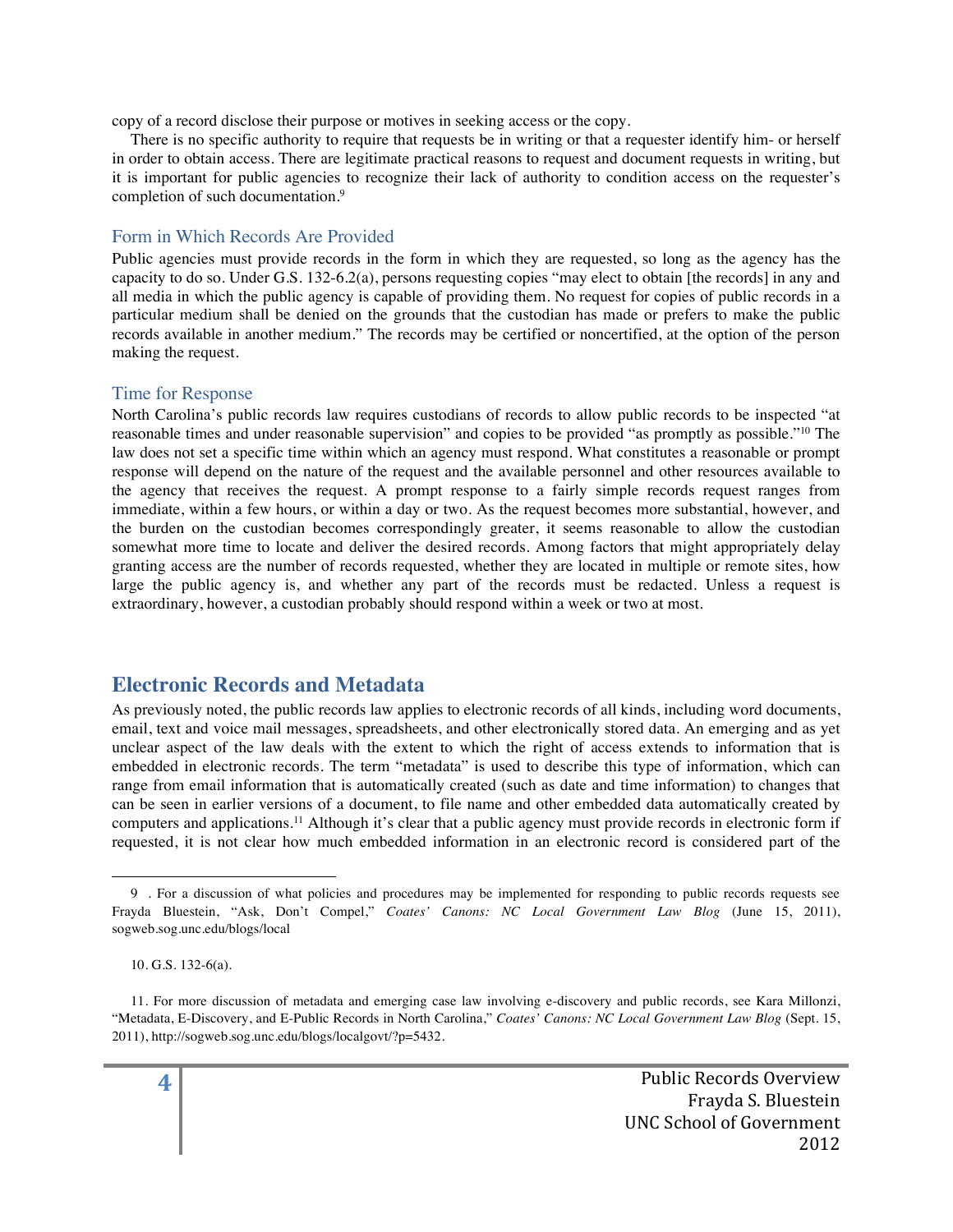record that must be provided. For example, an email from a private citizen to a city official employee may contain the citizen's email address. Must this information be provided to a person who requests a copy of the email? Neither the statutes, nor the courts have addressed this issue to date, but courts in other jurisdictions have begun to develop interpretations of these and other issues related to the status of electronic information in public records.12

While the North Carolina statutes do not yet address what metadata is subject to public access, the law is clear about access to programming or other information technology system data. G.S. 132-6.1(c) specifies that public agencies are *not* required to disclose security features of their computer or telecommunications systems, nor are the unit's computer passwords, system software, or codes subject to public access.

## **Custodians of Records**

The public records law imposes a number of responsibilities on the *custodian* of public records. This official maintains public records, may bring actions to recover records improperly held by others, and is required to permit public inspection of records and provide copies of records to those who request them. G.S. 132-2 declares that the official in charge of an office that holds public records is the custodian of those records. Thus the register of deeds is the custodian of records in the register of deeds' office, the sheriff is the custodian of records held by the sheriff's department, the county assessor is the custodian of records held in the assessor's office, and so on. G.S. 160A-171, however, provides that the city clerk is the custodian of all city records. This provision should probably be interpreted as applying to general supervision over records management as well as responsibility for the official records of the unit (such as minutes and ordinances) rather than literally requiring the clerk to be responsible for all records within each department and office of the city government. Although the custodian has the legal responsibility to provide access, many records requests necessitate review by the agency attorney and other staff prior to their release.

## **Fees for Providing Copies**

 

G.S. 132-6 and 132-6.2 expressly permit fees for *copies* of public records but are silent about fees for the right of *inspection* only. This silence is the common statutory pattern around the country, and courts in other states generally have held that custodians may not charge fees for mere inspection, when the custodian does no more than locate and retrieve the record and no copy is provided.

The statutes do not establish the fees that a custodian may charge for making a copy but rather give direction about the proper amount that may be charged. G.S. 132-6.2 directs that the fee be based on the *actual cost* of making the copy. The statute limits "actual cost" to "direct, chargeable costs related to the reproduction of a public record . . . [not including] costs that would have been incurred by the public agency if a request to reproduce a public record had not been made." The statute's use of "direct, chargeable costs" seems to rule out inclusion of indirect costs in determining fees for a copy. In addition, because the costs may not include costs that the agency would have incurred whether the copy was made or not, in most instances the fee may not include personnel costs; the person making the copy would have been paid whether he or she made the copy or did other work.

G.S. 132-6.2(b) authorizes public agencies to charge a "special service charge" for requests involving

<sup>12.</sup> *See* O'Neill v. City of Shoreline, 240 P.3d 1149 (Wash. 2010) (Email address is part of the record and must be provided if specifically requested.); Kara Millonzi, "Is Metadata a Public Record? Case Law Update," *Coates' Canons: NC Local Government Law Blog* (Oct. 21, 2010), http://sogweb.sog.unc.edu/blogs/localgovt/?p=3417. Note that G.S. 132-1.13 limits access to emails of subscribers to local government email lists, allowing inspection of such lists but not copying.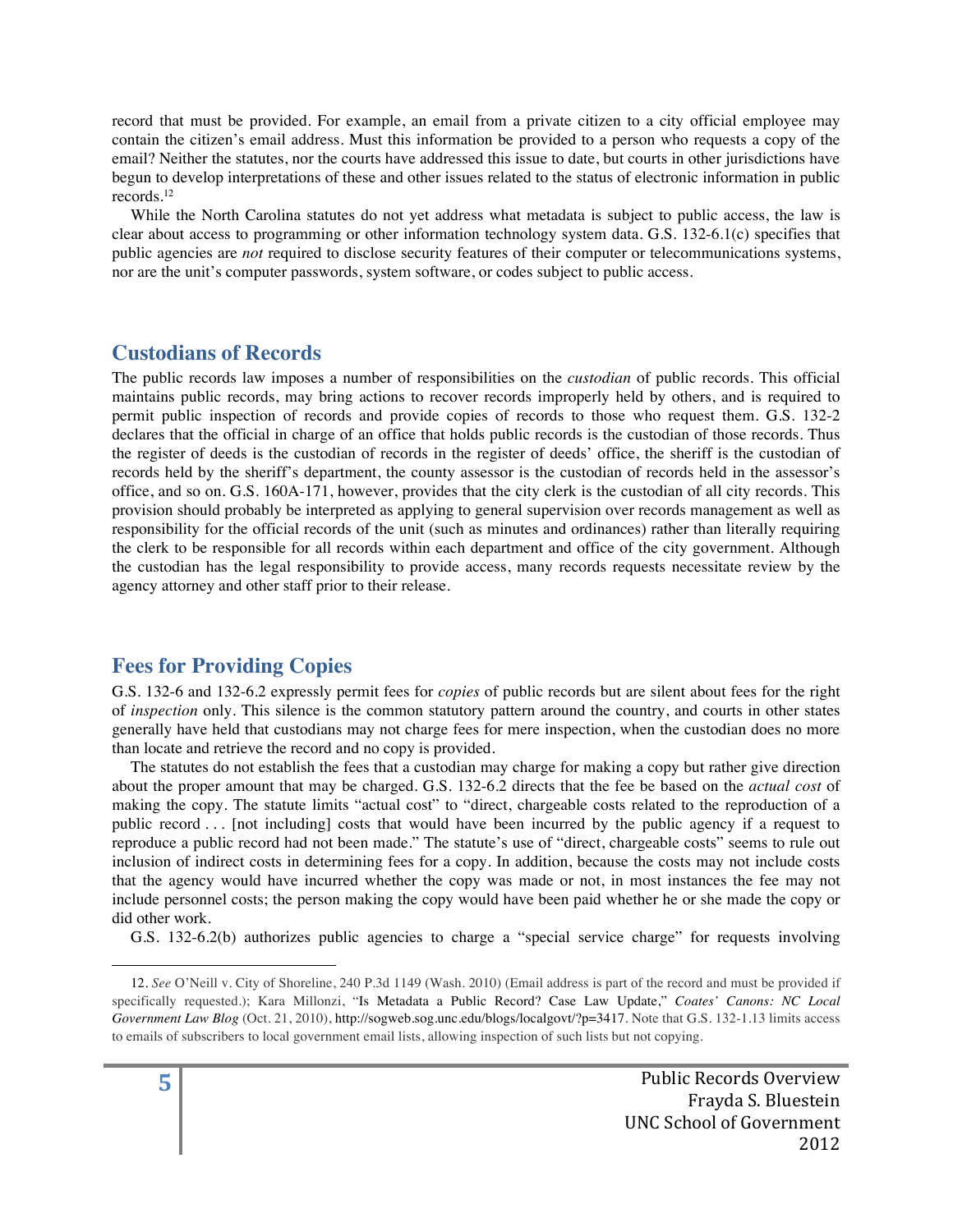extensive use of information technology resources, including labor costs of the personnel providing these services. This authority appears to be limited to resources and labor associated with information technology and may not be sufficient authority for large requests that do not involve extensive use of information technology resources. Furthermore, the provision does not appear to authorize a surcharge for the labor involved in reviewing records to determine what records or parts of records may be provided.

# **Categories of Records Not Subject to the Right of Access**

The General Statutes comprise literally dozens of statutes that create exceptions to the general right of access to public records. The following summary lists those that seem most important to local governments.

## **Personnel Records**

A number of separate statutes exempt from public access most of the records in the personnel files of public employees.<sup>13</sup> There is some variation among these statutes, but most permit the employee, as well as anyone with supervisory authority over the employee, to have access to almost everything in the employee's file; they also permit certain others access to the file in very limited circumstances. In addition, each statute contains a list of information about each employee that is public record. This list includes the employee's name, age, current salary and salary history, contract terms, original employment date, current position title and location, history of changes in position classification and disciplinary actions, and in the case of dismissal for disciplinary reasons, a copy of the final notice of dismissal, stating the reasons for the dismissal. Other information in the personnel file is confidential, and the public agency is prohibited from releasing it except under specified, limited circumstances. In addition, a number of statutes permit local governments to require criminal records checks of prospective employees, and G.S. 114-19.13 directs that the records provided by such a check are to be kept confidential.

## **Criminal Investigation Records**

 

G.S. 132-1.4 establishes special rules of access to records generated while a law enforcement agency is investigating alleged or known violations of the criminal law. In general the statute denies the public any right of access to these records, with a few exceptions. The exceptions allow public access to records involving details of criminal incidents, information about persons arrested or charged, the circumstances of arrests, contents of 911 telephone calls (these may be provided with altered voice or transcribed to protect callers' identity), radio communications between law enforcement personnel, and information about victims of crime and persons who file complaints or report violations.

## **Legal Materials**

Two statutes exempt certain legal materials from public access, though both exemptions are limited in duration. First, G.S. 132-1.1 exempts communications from an attorney to a public body in state or local government when the communications involve (1) a claim by or against the public body or the government for which it acts or (2) a judicial action or administrative proceeding to which the public body is a party or by which is it affected. This exemption, however, expires three years after the date the public body receives the

<sup>13.</sup> G.S. 153A-98 (county employees); 160A-168 (city employees); 115C-319 through -321 (public school employees); 115D-27 through -30 (community college employees); 130A-42 (district health department employees); 122C-158 (area authority employees); 131E-97.1 (public hospital employees); 162A-6.1 (water and sewer authority employees); and 126-22 through -30 (state employees).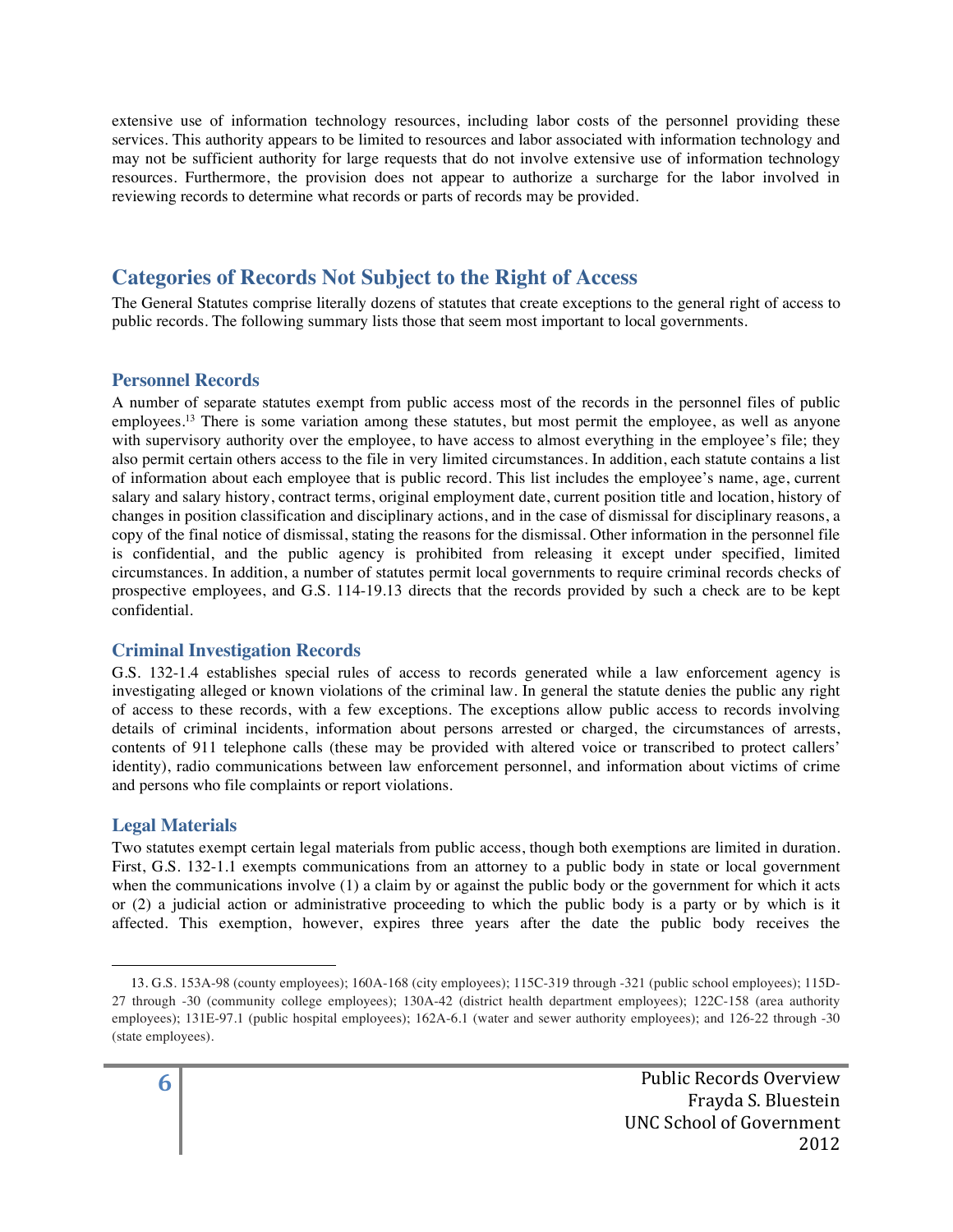communication. Second, G.S. 132-1.9 exempts trial preparation materials, such as documents showing the mental impressions or legal theories of an attorney or reports from consultants to be used at trial or in support of trial. Once the litigation is completed, however, this exemption ends. In addition, G.S. 132-1.3 specifies that settlement documents in any suit or legal proceeding involving a government agency are to be open to the public unless closed by court order.

## **Trade Secrets**

G.S. 132-1.2 prohibits a government from allowing access to business trade secrets that have been shared with the government, as long as the business has designated the material as confidential or a trade secret at the time it was disclosed to the government.

## **Local Tax Records**

Two statutes prohibit cities or counties from making public local tax records that contain information about a taxpayer's income or gross receipts.14 The kinds of local taxes that might generate such records are privilege license taxes, when measured by gross receipts, occupancy taxes, prepared food taxes, and cable television franchise taxes. In addition, some forms that must be filled out to qualify for property tax classifications—the homestead exemption and use-value taxation—also require taxpayers to reveal their income; and that information also is covered by these provisions.

## **Medical and Patient Records**

A variety of statutes exempt from public access records about particular patients held by different sorts of health-related public agencies.<sup>15</sup> These include records held by public hospitals, public health departments, mental health agencies, and emergency medical services providers.

## **Closed-Session Minutes and General Accounts**

G.S. 143-318.10(c) permits a public body to seal the minutes or the general account of any closed session "so long as public inspection would frustrate the purpose of a closed session."

## **Social Security Account Numbers and Other Personal Identifying and Personal Financial Information**

Two statutes restrict or deny public access to information that can be used to steal a person's identity or that reveals certain sorts of financial information about a person. First, G.S. 132-1.10 prohibits government agencies from making public Social Security account numbers and other "identifying information" as defined in G.S. 14- 113.20. This other information includes drivers' license numbers (except as they appear on law enforcement records), bank account numbers, bank card account numbers, fingerprints, and a few other types of similar information. Second, G.S. 132-1.1(c) exempts from public access billing information gathered or compiled as part of operating a public enterprise, such as a utility system. Billing information is defined as "any record or information, in whatever form, compiled or maintained with respect to individual customers."

## **Records Involving Public Security**

 

Several statutes exempt material from public access because of public security concerns. G.S. 132-1.7 exempts

<sup>14.</sup> G.S. 153A-148.1 (county tax records); G.S. 160A-208.1 (city tax records).

<sup>15.</sup> G.S. 131E-97 (medical records and financial records of patients at health care facilities); 130A-12 (patient medical records held by local health departments); 122C-52 (patient medical records held by area authorities); 143-518 (medical records held by EMS providers).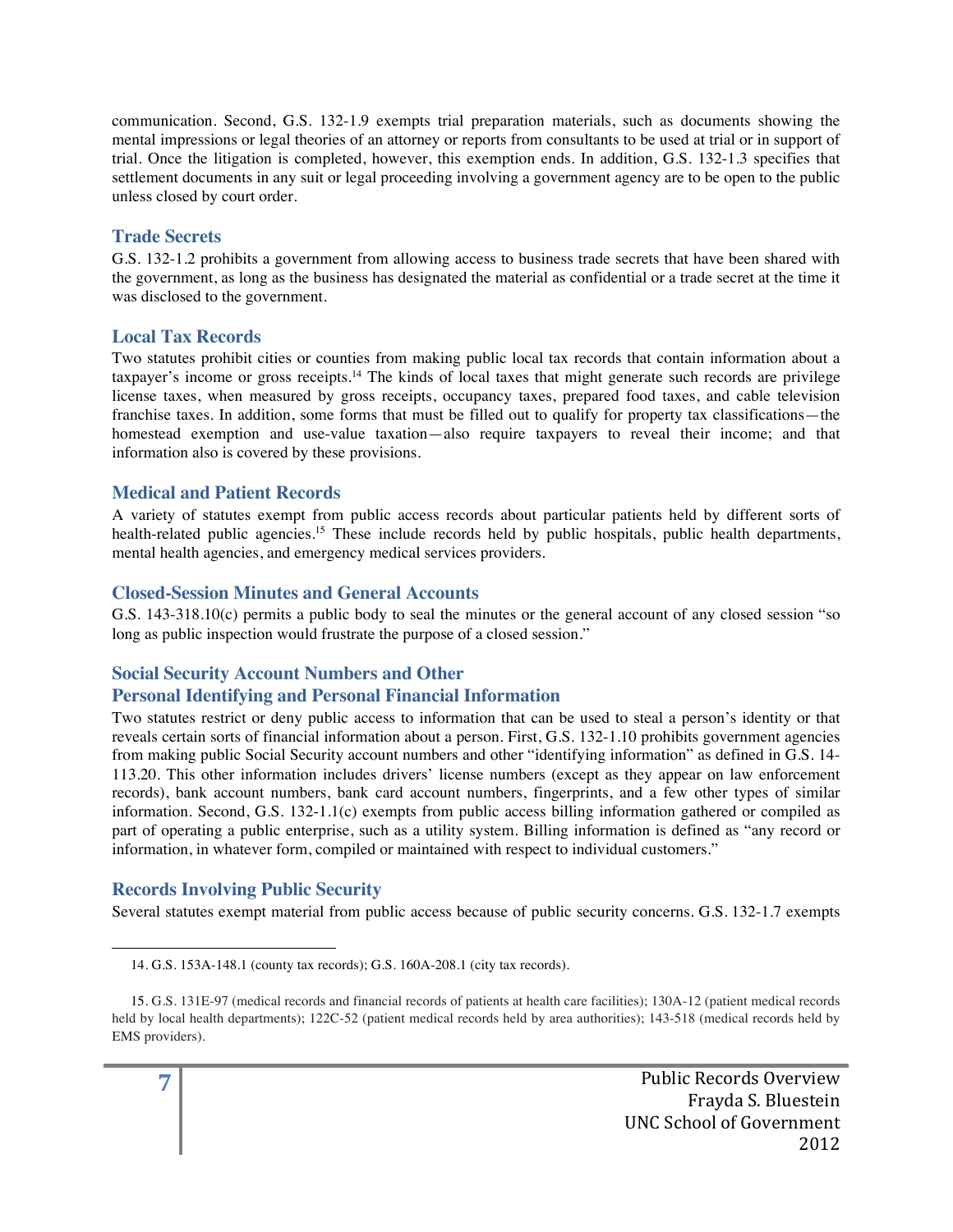from public access the specific details of public security plans and detailed plans and drawings of public buildings and infrastructure. This section also exempts plans to prevent or respond to terrorist activity. G.S. 132- 6.1 exempts from public access the security features of a government's electronic data-processing systems, information technology systems, telecommunications networks, and electronic security systems.<sup>16</sup>

### **Contract Bid Documents and Construction Diaries**

G.S. 143-131 specifies that a government's record of informal construction or purchasing bids it has received is not open to the public until the contract for which the bids have been solicited has been awarded. In addition, G.S. 133-33 permits the state and local governments to adopt rules that make confidential the agency's cost estimates for a construction project and any list of contractors who have obtained proposals for bid purposes.

#### **Economic Development Records**

G.S. 132-6(d) exempts from public access records that relate to the proposed expansion or location of specific business or industrial projects. Once the project has been announced, however, or once the company has communicated a decision not to locate or expand in the state, the exemption ends.

#### **Social Services Records**

G.S. 108A-80 and 108A-3 prohibit any person from obtaining, disclosing, or using a list of names or other information about persons applying for or receiving public assistance or other social services.

#### **Library Records**

G.S. 125-19 prohibits a public library from disclosing any record that identifies a person as having requested or obtained specific materials, information, or services from the library.

#### **Telephone Numbers Held by 911 Systems**

Several statutes prohibit local governments operating 911 systems from releasing telephone numbers received from telephone companies, except in response to an emergency.17

# **Framework for Responding to Public Records Requests**

As this article has described, the public records law creates a broad right of access to government records. Access to records must be allowed unless an exception applies. The following framework provides a set of questions to be considered when responding to public requests for public records. The questions are set out below, followed by a brief explanation of the issues involved in answering each question.

 

<sup>16.</sup> See also G.S. 132-1.6, which exempts from public access emergency response plans adopted by a constituent institution of the University of North Carolina, a community college, or a public hospital.

<sup>17.</sup> G.S. 62A-9; 62B-9; and 132-1.5.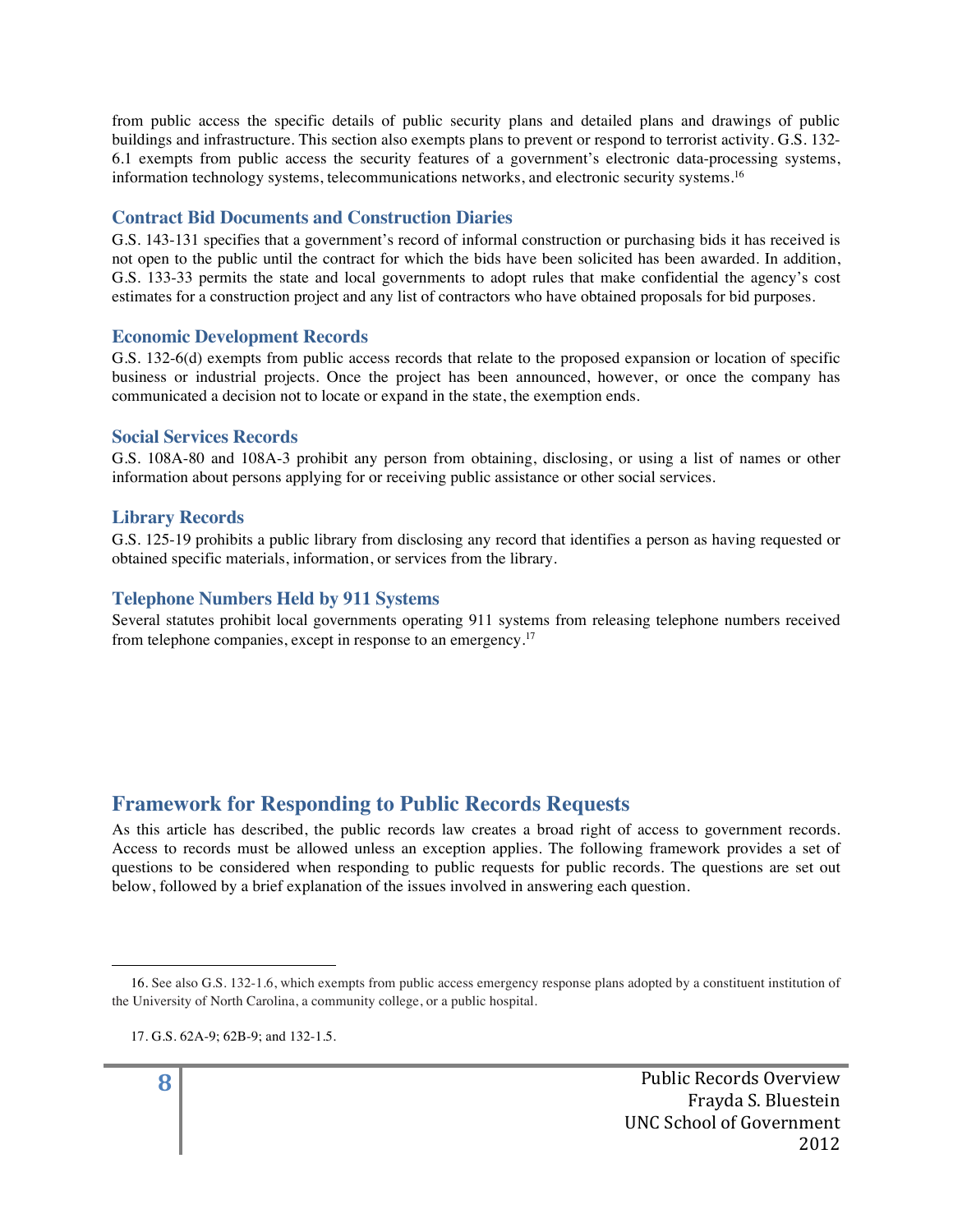#### Framework Questions

- 1. **Does a record exist that corresponds to the request?** *If not, no disclosure is required. If so, continue to question 2.*
- 2. **Is the record "made or received in the transaction of public business"?** *If not, no disclosure is required. If so, continue to question 3*.
- 3. **Is there an exception that applies?** *If not, the requested access must be provided. If so, continue to question 4.*
- 4. **Does the exception apply to the entire record or only to certain information, and does it prohibit disclosure or deny right of access?** *If a prohibition applies to the entire record, do not disclose; if it applies only to certain information, redact and disclose. If there is no right of access to some or all of the information, but release is not prohibited, determine whether or not to release the entire or a redacted record*.

#### Framework Answers

#### 1. **Does a record exist that corresponds to the request?**

Records can exist in many forms, but there will rarely be an issue about whether a particular record is of a type that is covered by the statute. The more significant aspect of this first question is whether a record actually exists that corresponds to the request. Sometimes public agencies receive requests for information that can be found in various records or which is known but not made part of any record. The obligation under the law is to provide access to or copies of records that exist, and the statute specifically says that a public agency is not required to respond to records requests by "creating or compiling a record that does not exist." As noted above, requests for public information from an employee's personnel file is an exception to this general rule.

#### 2. **Is the record "made or received in the transaction of public business"?**

Most of the records that a public agency has do relate to the business of the agency. Records that are personal, however, are not related to the work of the agency and are not subject to disclosure under the public records law, even if they are created using government email systems or devices. This can describe a great many records, including personal emails and text messages created by public employees or officials.

#### 3. **Is there an exception that applies?**

There are numerous exceptions to the public records law. The better part of David Lawrence's *Public Records Law for North Carolina Local Governments* explains the various exceptions, and it is the most complete resource for information on how to interpret them. A careful assessment must be made about whether an exception covers a particular record or category of record since there must be a legal basis for refusing to provide access to records.

#### 4. **Does the exception apply to the entire record or only to certain information, and does it prohibit disclosure or deny right of access?**

Some exceptions are described as exceptions to the right of access, though they do not prohibit the release of the records. The exceptions for criminal investigation information and economic development projects are examples of these types of exceptions. In these cases, the public agency is not required to provide the records, but it may choose to do so. Other exceptions, like those involving information in the personnel file and trade secrets, actually prohibit disclosure. In addition, there are some exceptions that have exceptions within them—that is—some exceptions identify specific information that would fall within the exception but that must nonetheless be made public. Both the personnel file and criminal investigation information exceptions contain these types of provisions. This part of the analysis requires careful attention to the various types of information that may be contained in a single record as well as a determination about whether all or part of the record is subject to public access. If an exception applies, the public agency may be allowed or even required to deny access to the entire record. In many cases, however, a particular record may contain a mix of public and nonpublic information. Depending on the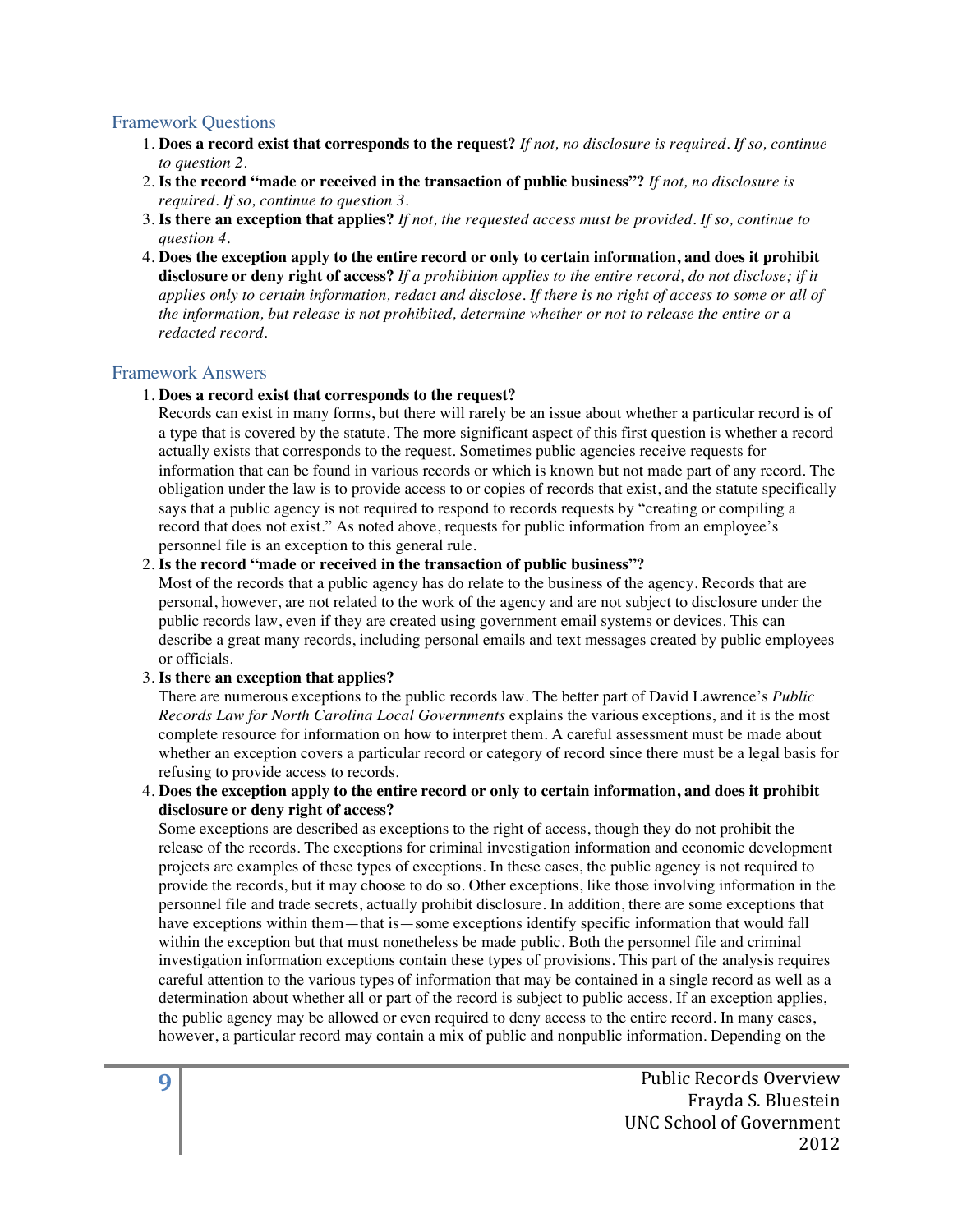wording of the particular exception, the public agency may be required to redact or separate confidential information from other information that is public. Although the public records law applies to records, not information, it also provides that a request for access to a record cannot be denied on the grounds that confidential information is commingled with nonconfidential information. Indeed, the law requires the public agency to bear the cost of separating the information in order to comply with the request. If an exception specifically prohibits disclosure of an entire record, redaction is not required.

## **Remedies for Denial of Access**

Individuals who have been denied access to public records may attempt a mediated settlement under G.S. 7A-38.3E and may file an action under G.S. 132-9 to compel a public agency to provide the requested records. A claimant who substantially prevails in a claim under the statute may be allowed to recover attorneys' fees from the public agency. A court is prohibited from awarding attorneys' fees, however, if the public agency acted in reasonable reliance on (1) a court judgment or decision applicable to the agency involved, (2) a published opinion or order of any North Carolina court, or (3) a written opinion, decision, or letter of the North Carolina Attorney General.18 Individuals may be personally liable for attorneys' fees only if they failed to follow advice of counsel.

## **Records Retention and Disposition**

G.S. Chapter 132 and G.S. 121-5 together establish responsibilities for records protection and records management for two kinds of actors. The first is each custodian of one or more public records, and the second is the state Department of Cultural Resources. Together the custodians and the department are responsible for maintaining the integrity of public records and for developing a plan for the management of records in every public office or agency.

G.S. 132-3 prohibits any public official from destroying, selling, loaning, or otherwise disposing of any public record except in accordance with G.S. 121-5. That section in turn empowers the Department of Cultural Resources to decide how long particular categories of records are kept and whether and when they may be destroyed. In furtherance of that responsibility, the department has adopted a series of Records Retention and Disposition Schedules for almost all forms of records held by local governments. The department maintains current copies of its records schedules on its website.19

Once agreed to by the officials of a particular local government, these schedules govern whether various categories of records may be destroyed and when that may occur. For example, the original of all minutes of a city or county governing board must be retained permanently at the city or county offices, with a microfilmed duplicate set maintained by the department at the State Records Center. Local government contracts may be destroyed three years after their termination, if there is no outstanding litigation, while records of vehicles owned and maintained by the unit may be destroyed after one year. Records of "short-term value" need not be retained beyond their usefulness to the custodian. As such, most emails may be destroyed by the sender and recipient as they see fit and need be retained only if the substance of the communication is subject to retention under a specific provision as set out in the applicable schedule.

18. See G.S. 132-9(c).

 

19. See the Government Records Branch web page at www.records.ncdcr.gov/local/default.htm.

**10** Public Records Overview Frayda S. Bluestein UNC School of Government 2012